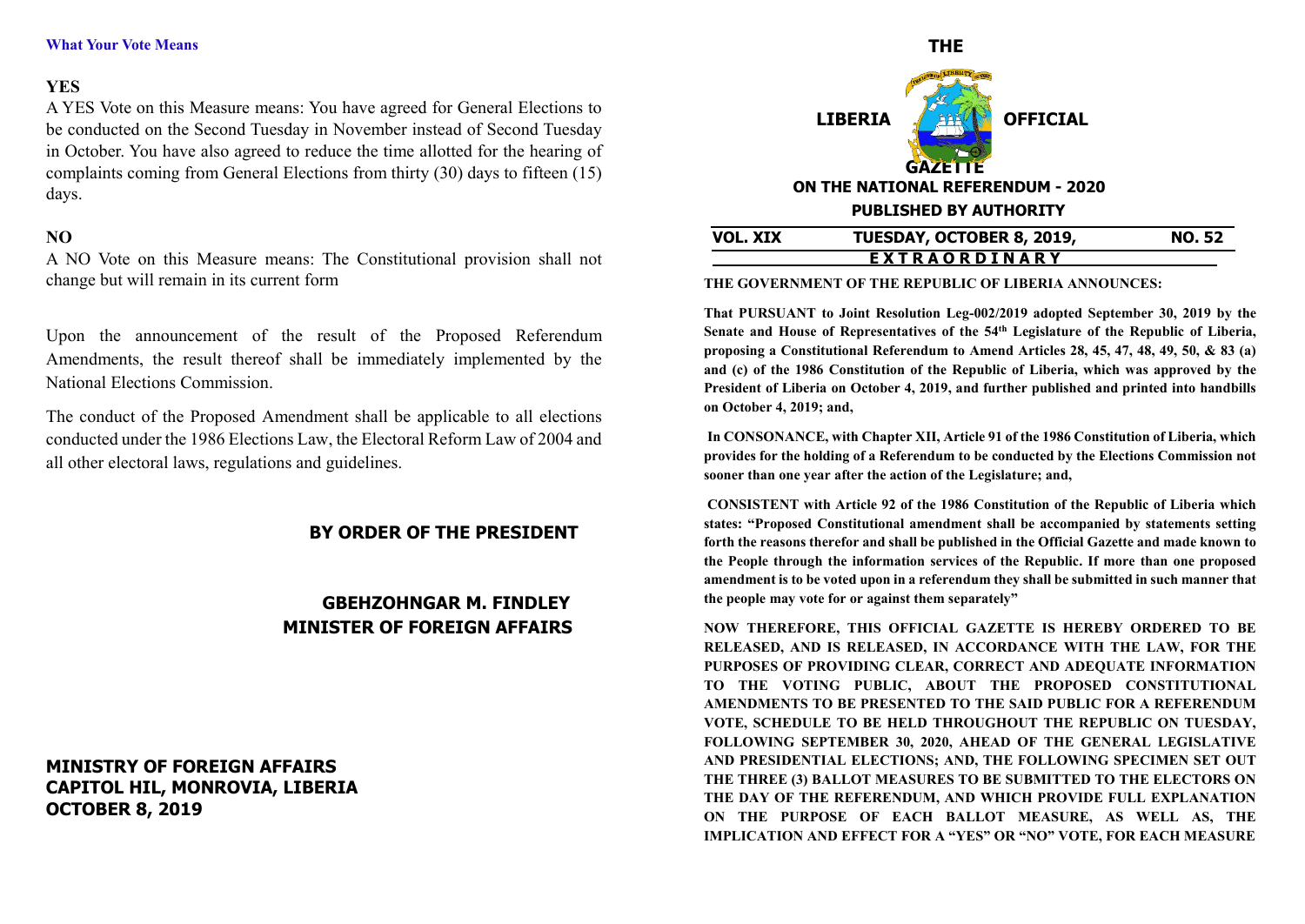## **BALLOT MEASURES – 1**

# **PROPOSITION 1: To amend Article 28 of the Constitution to provide for the inalienability of the citizenship of natural born citizens of Liberia (Dual Citizenship)**

## *(proposed to be placed on the ballot paper by the Legislature)*

## **Summary**

To amend Article 28 so that any person, one of whose parent is a citizen of Liberia at the time of the person birth, shall be a citizen of Liberia without having to decide at age 18; and also to provide for dual citizenship.

**Analysis** - To afford the Liberian voters the opportunity to decide whether any person can be a natural born citizen of Liberia when either one of his or her parent is a Liberian citizen; and whether a Liberian can hold different citizenship.

As a consequence of the civil war, hundreds of Liberian fled Liberia as refugees, assumed residency in other countries and obtained citizenship of other countries. Many obtained citizenship because that was the only way for them to get certain jobs or to enjoy certain opportunities, such as education. Most of these Liberians also had children and continue to have children, who are automatically citizens of the countries of their birth.

Whatever the circumstance of these Liberians may be, one thing that is certain is that their loyalty to their motherland remains unquestionable; they continue to provide support to relatives and friends and to remain connected to their motherland through financial remittances. They continue to cling to the belief that they will be able to enjoy all the rights and privileges of Liberian citizenship, such as inheriting real property from their parents and being able to return to their motherland and be accepted and regarded as natural born citizens, not as foreigners. This amendment of the Constitution will enthuse all natural born Liberians to invest in Liberia and will give them hope of a permanent home in their motherland. To ensure that the loyalty of these Liberians will not be questioned, they are prohibited from holding certain positions in the Government of Liberia.

# *Text of the Proposed Amendment*

**Article 28 which currently reads,** "*Any person, at least one of whose parents was a citizen of Liberia at the time of the person's birth, shall be a citizen of Liberia; provided that any such person shall upon reaching maturity renounce any other citizenship acquired by virtue of one parent being a citizen of another country. No citizen of the Republic shall be deprived of citizenship or nationality except as provided by law; and no person shall be denied the right to change citizenship or nationality".* 

**Analysis** – Election Day in October means that propositions for elections, campaigns and voting shall take place during the raining season; which is very, very challenging for the National Elections Commission, voters and candidates because of their road-connectivity problems and the weather. By placing election day in November, a substantial amount of these activities can take place during the dry season.

# *Text of the Proposed Amendment*

**Article 83(a) which currently reads,** "Voting for the President, Vice President, Members of the Senate and Members of the House of Representatives shall be conducted throughout the Republic on the **second Tuesday of October** of each election year".

**Will be amended to read:** *"Voting for the President, Vice President, Members of the Senate, and Members of the House of Representatives shall be conducted throughout the Republic on the second Tuesday in November of each election year".*

# **To amend Article 83(c) of the Constitution**

**Summary**

To amend Article 83(c) of the Constitution to reduce the time frame for resolution of complaints emanating from General Election from thirty days to fifteen days.

**Analysis** – Holding of general elections in November instead of October will reduce the time frame for resolution of complaints emanating from general elections. Proportionately reducing the time alloted for the hearing of complaints will ensure that Inauguration activities will be held on the date enshrined in the 1986 Constitution.

# **Text of the Proposed Amendment**

**Article 83(c) which reads,** "…The Elections Commission shall, within **thirty days** of receipt of the complaint, conduct an impartial investigation and render a decision which may involve a dismissal of the complaint or a nullification of the election of a candidate. Any political party or independent candidate affected by such decision shall not later than seven days appeal against it to the Supreme Court…"

**Will be amended to read:** *"***"***…The Elections Commission shall, within fifteen (15) days of receipt of the complaint, conduct an impartial investigation and render a decision which may involve a dismissal of the complaint or a nullification of the election of a candidate. Any political party or independent candidate affected by such decision shall not later than seven days appeal against it to the Supreme Court…"*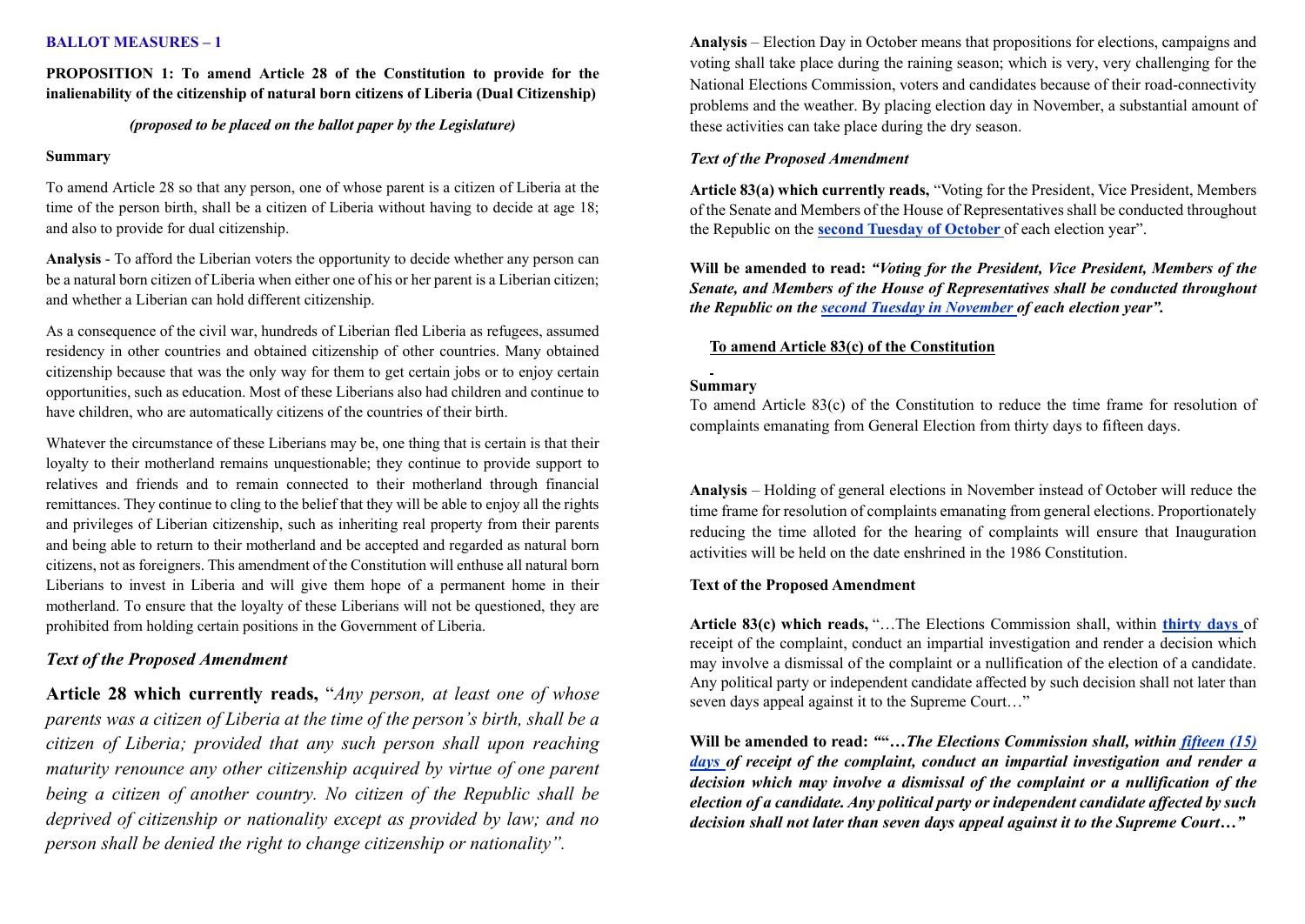**Will be amended to read:** "*Any person, at least one of whose parents was a citizen of Liberia at the time of the person's birth, shall be a natural born citizen of Liberia; a natural born citizen's right to citizenship of Liberia is inherent and inalienable; no law shall be enacted or regulation promulgated which deprived a natural born citizen of the Republic of his/her citizenship right; and any law or regulation which alienates or deprived a natural born citizen of his/her Liberian citizenship right is null and void ab initio.* 

*A natural born citizen of Liberia may hold another/additional citizenship but shall not qualify for elected national or public service positions and the following appointive positions:* 

1.*Chief Justice and Associate Justices of the Supreme Court of Liberia;* 

2.*Cabinet Ministers and Deputy Ministers;* 

3.*All Heads of Autonomous Commissions, Agencies and Nonacademic/Research/Scientific Institutions;* 

4.*Ambassadors Extraordinary and Plenipotentiaries; and* 

5.*Chief of Staff and Deputy Chief of Staff of the Armed Forces of Liberia* 

*A Liberian with dual citizenship shall have certain rights, including the right to hold elected national or public service positions and all appointive positions if he relinquishes the other* 

# *citizenship.*

*The Legislature shall enact laws on the process by which natural born citizens of Liberia who have obtained additional citizenship, will maintain all of the rights pertaining to their Liberian citizenship.* 

# **What Your Vote Means**

# **YES**

A YES Vote on this Measure means: You have agreed that a person, at least one of whose parents was a citizen at the time of the person's birth, shall be a natural born citizen of Liberia. Such person does not have to reach the age of maturity to decide his/her citizenship. Also, you have agreed that a natural born citizen of Liberia may hold another citizenship, but shall not qualify for elected national or public service positions and the above listed appointive positions.

# **NO**

A NO Vote on this Measure means: The Constitutional provision shall not change but will remain in its current form.

## **To amend Article 50 of the Constitution to provide for the reduction in the tenure of the President**

**Summary -** To amend Article 50 of the Constitution so that the term of the President is reduce from six (6) years to five (5) years.

**Analysis** - To afford the Liberian voters the opportunity to decide whether the President should serve for five years instead of six years.

This proposed amendment reduces the term of office of the President from six (6) years to Five (5) years. It should be recalled that for many decades the term of office was as many four (4) years as the people elected the person to be President. President Tolbert had the 1847 Constitution amended to provide for one eight-year term. The 1986 Constitution provides for two six-year terms but in most parts of the world, especially Africa, it is two fiveyear terms. This amendment proposes to comply with this generally accepted term limit of five (5) years for a President for a maximum of two (2) terms.

### *Text of the Proposed Amendment*

**Article 50 which currently reads,** "The Executive Power of the Republic shall be vested in the President who shall be Head of State, Head of Government and Commander in Chief of the Armed Forces of Liberia. The President shall be elected by universal adult suffrage of registered voters in the Republic and shall hold office for a term of *six years commencing at noon on the third working Monday in January of the year immediately following the elections. No person shall serve as President for more than two terms.*

**Will be amended to read:** "The Executive Power of the Republic shall be vested in the President who shall be Head of State, Head of Government and Commander in Chief of the Armed Forces of Liberia. The President shall be elected by universal adult suffrage of registered voters in the Republic and shall hold office for a term of *five (5) years commencing at noon on the third working Monday in January of the year immediately following the elections. No person shall serve as President for more than two terms".*

#### **What Your Vote Means**

## **YES**

A YES Vote on this Measure means: You are in agreement of amending Articles 45, 47, 48, 49 and 50 of the Constitution to reduce the tenures of the Senators from nine (9) years to seven (7) years; the President Pro Tempore from six (6) years to five (5) years; Members of the House of Representatives from six (6) years to five (5) years; the Speaker, Deputy Speaker and other officers of the House of Representatives from six (6) years to five (5) years; and the President from six (6) years to five (5) years.

## **NO**

A NO Vote on this Measure means: The Constitutional provision shall not change but remain in its current form

#### **BALLOT MEASURES – 3**

## **PROPOSITION 3: Change in the Date of General Election**

## *(proposed to be placed on the ballot paper by the Legislature)*

**To amend Article 83(a) of the Constitution to change the date for General Elections from October (the rainy season) to November (the dry season)** 

## **Summary**

To amend Article 83(a) of the Constitution to change the date for General Election so that voting will be done during the dry season in November instead of the rainy season in October.